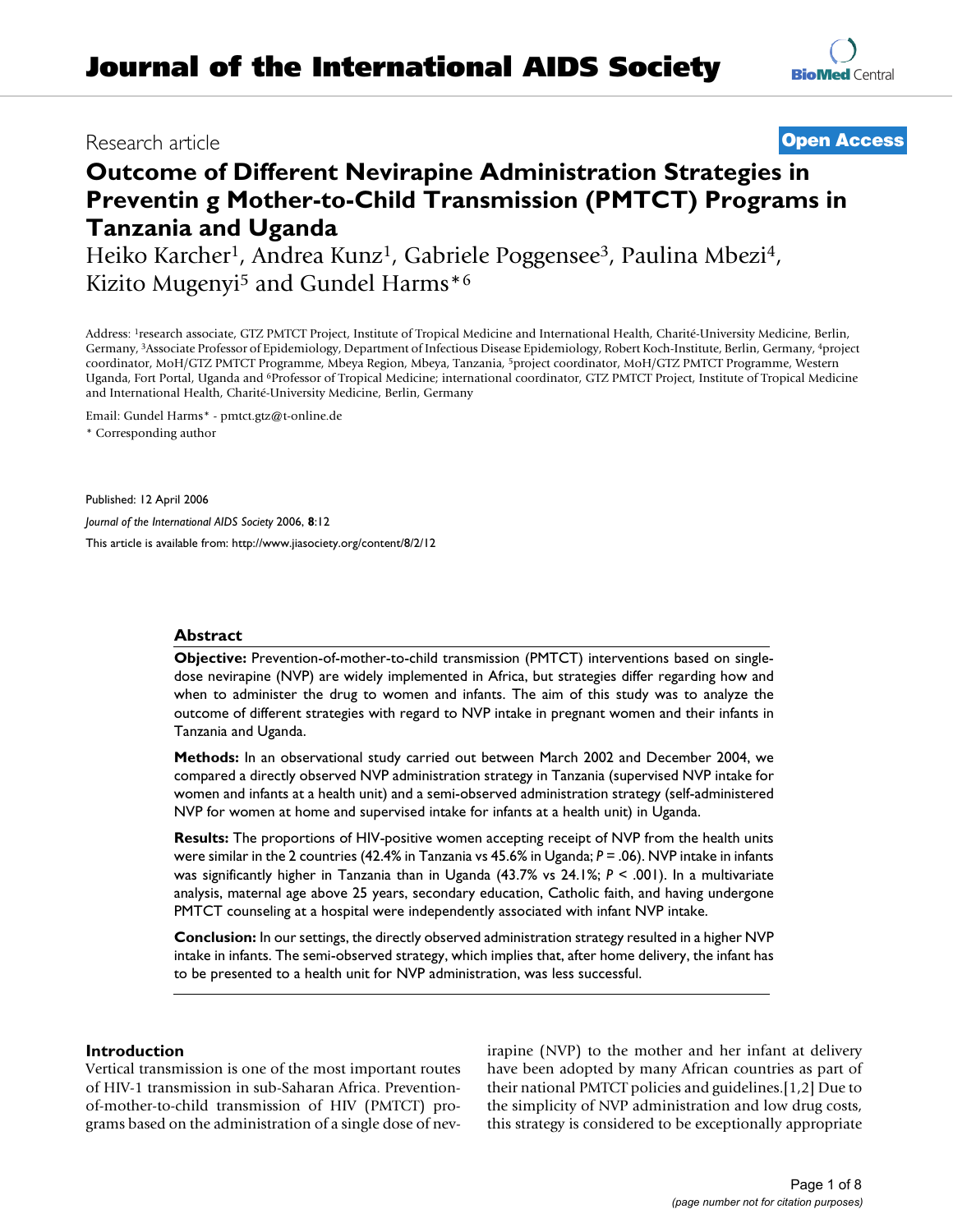for resource-poor settings. Despite growing skepticism towards NVP because of the development of resistance in the mother and increasing use of combination antiretroviral therapy in PMTCT prophylaxis, the NVP-based intervention will remain the approach of choice in many resource-limited settings for some time because a feasible and affordable alternative is currently lacking.[3-8]

Most national PMTCT guidelines recommend the NVPbased single-dose drug regimen for PMTCT intervention, but national strategies of administering the drugs to the pregnant women and their infants differ. Although of high public health importance, the question of whether and in which way different drug administration strategies influence NVP intake has not yet been addressed.

Since 2001 the German Agency for Technical Co-operation and Development (GTZ) had supported NVP-based PMTCT programs in rural areas of Tanzania and Uganda. GTZ works in close cooperation with the Ministries of Health of the partner countries, and the programs are integrated into the existing governmental health facilities. Additionally, long-term antiretroviral treatment for the program participants and their families (PMTCT Plus approach) was started in 2003 in the Tanzanian and Ugandan sites.

The national PMTCT guidelines of the 2 countries recommend different NVP administration strategies. In this study we analyze the outcome of these different strategies with regard to NVP intake in pregnant women and their infants and factors possibly influencing the drug intake.

# **Methods**

# *Study Population and Study Sites*

An observational study design was used to compare NVP intake of PMTCT program participants in Tanzania and Uganda.

In Tanzania, the PMTCT intervention sites are in Mbeya Region (Mbeya Referral Hospital, Vwawa Hospital, Ruanda Health Centre, Igawilo Health Centre); in Uganda, in Kabarole, Kyenjojo, and Kamwenge Districts (Fort Portal Hospital, Virika Hospital, Kyenjojo Health Centre, Rukunyu Health Centre, Kibiito Health Centre).

## *Program Setting*

The PMTCT programs comprise voluntary HIV counseling and testing for pregnant women and their husbands/partners, administration of NVP to the women and their infants, regular follow-up to counsel on infant feeding options, cotrimoxazole prophylaxis for children of HIVpositive mothers, management of infections and illnesses,

and support to the HIV-affected family. Pregnant women are supposed to ingest a single tablet of 200 mg NVP at the onset of labor, and the newborn should receive 2 mg/kg of NVP syrup within 72 hours after birth.

The communities are continuously sensitized towards PMTCT measures in workshops, seminars, by brochures, leaflets, drama and theatre performances, and through radio spots in local languages. Integration of the PMTCT services into the existing health facilities demanded modification of space and reconstructions. Health personnel underwent comprehensive PMTCT and counseling training, including HIV rapid testing and training in antiretroviral treatment.

# *National NVP Administration Strategies*

In Tanzania, women have to give birth at the intervention health units in order to receive the NVP tablet and syrup for the child. NVP is not handed out to the pregnant women in advance. The drugs are ingested under supervision of the health personnel (directly observed strategy) and the mother and her infant are not discharged before the drug is taken. In Uganda, the NVP tablet is handed to the pregnant woman at the antenatal care (ANC) clinic at week 28 of pregnancy. If she cannot deliver at an institution, she should take the NVP tablet at home. She is advised to present herself at the health facility with the newborn within 72 hours after birth in order to have the NVP syrup administered to her infant by health personnel (semi-observed strategy). In both countries NVP is administered to the infant within 72 hours after birth. In cases in which the mother did not take the NVP tablet within the recommended time frame (48 to 2 hours before delivery), the infant dose is given directly after birth.

## *Data Collection*

Specific program indicators (such as the number of initial ANC visits, the number of ANC clients counseled for HIV/ PMTCT, the number of ANC clients tested for HIV infection, the number of ANC clients testing positive, the number of ANC clients receiving NVP, and the number of clients and infants who ingested NVP under supervision of the health personnel or at home) were documented on a monthly basis and collected between March 2002 and December 2004 (observation period). For a subset of HIVpositive women, sociodemographic data such as age, educational level, occupation, marital status, religion, number of deliveries, and site of having undergone PMTCT counseling were collected on standardized documentation forms at the ANC visit of the women, at delivery, and at each follow-up visit. Due to logistic constraints, these data could only be collected from July to December 2003. During this period, the data were consist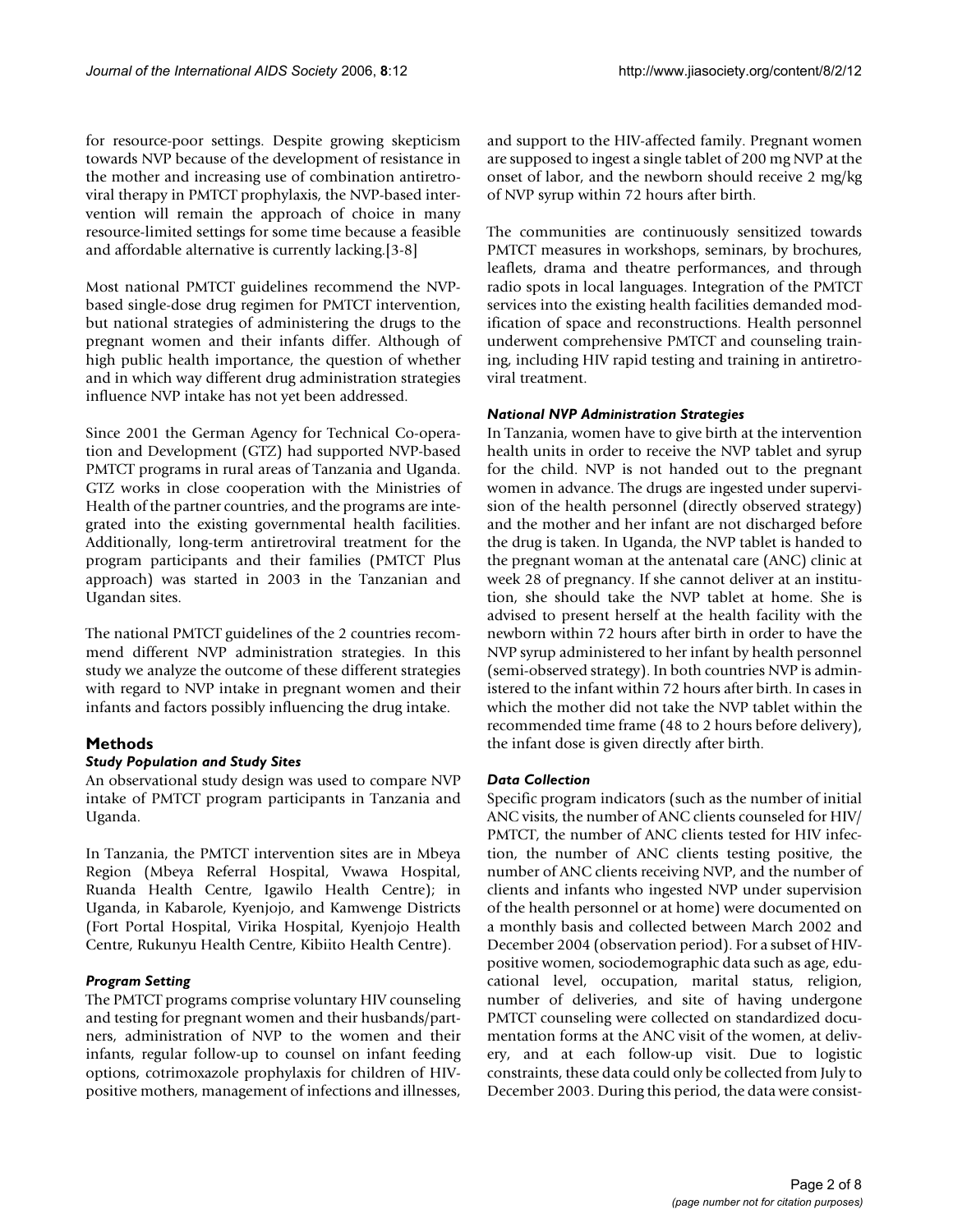ently collected from all women of the observational cohort presenting at the health units without further selection.

# *NVP Intake and Acceptance of NVP Intervention*

NVP intake was defined as the proportion of women or infants who ingested the NVP tablet or syrup, respectively, after they had received it from the health personnel.

Because NVP administration to women and infants in Tanzania and to infants in Uganda was supervised, exact figures on NVP intake were available and defined as true NVP intake. For women in Uganda, exact figures on NVP intake were not available because clients were allowed to self-administer NVP at home. For these clients, maximum NVP intake was defined as the proportion of all women to whom NVP was dispensed at the clinic at the ANC clinic over all women who tested HIV-positive; minimum NVP intake was defined as the proportion of women or infants for whom data on NVP intake was available over all women who tested HIV-positive.

Because the true intake in Tanzania and the maximum intake in Uganda corresponded to the proportion of HIVpositive women who were willing to receive the drug from their caregivers with the intention to take it, these numbers were used to describe the acceptance of the NVP intervention.

#### *Statistical Analysis*

Statistical analysis was performed using the SPSS program version 11.5 (SPSS Inc.; Chicago, Illinois).

Pearson's x2 test was used to compare categorical data. Univariate analysis was performed to evaluate the sociodemographic variables: age, level of education, occupation, marital status, religion, number of deliveries, and PMTCT counseling site for the unadjusted association with the intake of NVP in the infant. Multivariate adjusted odds ratios were obtained from an unconditional logistic regression model. Those variables significant in the univariate analysis (*P* < .1) were included in the multivariate model and adjusted for the countries.

The association of sociodemographic variables with maternal NVP intake was not evaluated because, due to the different drug administration strategies, the maternal NVP intake was not comparable between the countries.

#### *Ethical Considerations*

This study was conducted according to the principles of the Declaration of Helsinki. It was approved as part of the evaluation protocol of the PMTCT programs by the national and regional health authorities in Tanzania and Uganda. Written informed consent for participation in the program and its evaluation was obtained from all participating pregnant women.

#### **Results**

# *PMTCT Program Uptake*

The total number of ANC attendees in each country, the number of ANC attendees counseled and tested, and the number of ANC attendees who tested HIV positive are indicated in Figure 1.

#### *True, Maximum, and Minimum NVP Intake*

In Tanzania, 625 women and 645 infants of a total of 1475 HIV-positive women ingested NVP under supervision of the health personnel. The true NVP intake was therefore 42.4% for women and 43.7% for infants (Figure 2).

In Uganda, 979 of 2148 HIV-positive women received the NVP tablet at week 28 of pregnancy from the health personnel (Figure 2). Assuming that all women who received NVP also ingested it, the maximum NVP intake for women was therefore 45.6%. Of those women who tested HIV-positive, 490 reported back to the health unit and confirmed that they ingested the drug. The minimum intake was thus 22.8%. A total of 518 infants of 2148 HIVpositive mothers ingested NVP syrup. The true intake for infants in Uganda was therefore 24.1%.



**Figure I PMTCT program uptake in Tanzania and Uganda (March 2002December 2004)**.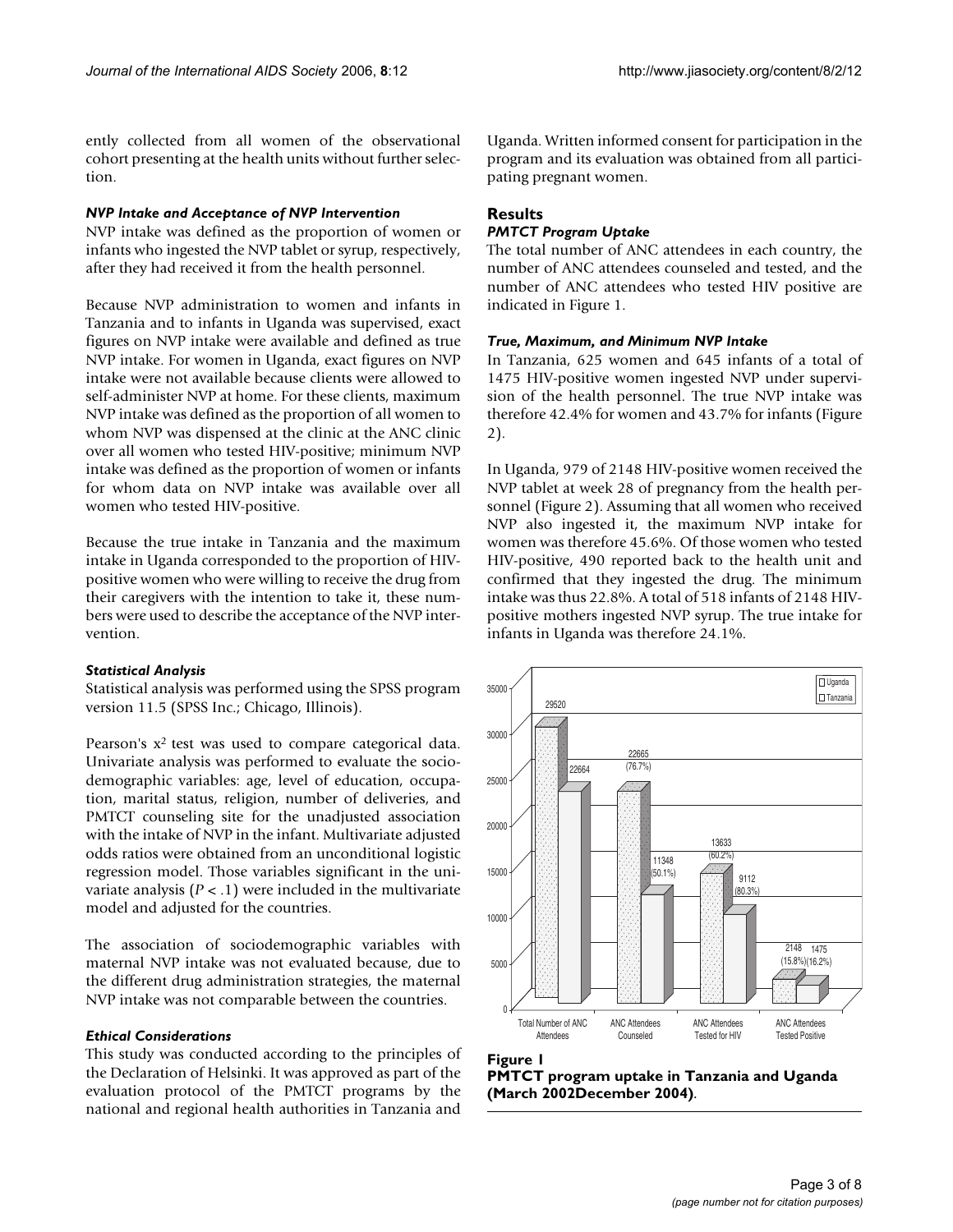

Figure 2

**Comparison of true, maximum, and minimum NVP intake of PMTCT program participants in Tanzania and Uganda**.

The acceptance of the NVP intervention (true intake in Tanzania and maximum intake in Uganda) did not differ significantly between the countries (*P* = .06).

With regard to true NVP intake in infants, significantly more infants in Tanzania than in Uganda ingested NVP syrup (43.7% vs 24.1%; *P* < .001).

## *Sociodemographic Data*

Detailed sociodemographic data were available from 337 HIV-positive ANC attendees in Tanzania and from 282 in Uganda. The distribution of sociodemographic data differed significantly between the 2 countries (Table 1).

## *Maternal Factors Associated With NVP Intake in Infants*

In univariate analyses, factors significantly associated with NVP intake in Tanzania were maternal age above 25 years (*P* = .02) and having undergone PMTCT counseling at a hospital (as compared with a health center; *P* = .03). In Uganda, age above 25 years (*P* = .04), secondary education (as compared with primary; *P* = .01), and having undergone PMTCT counseling at a hospital (as compared with a health center;  $P = .03$ ) were associated with NVP intake. When adjusted for both countries, age above 25 years (*P* = .005), secondary education (*P* = .02), Catholic faith (as compared with Protestant faith; *P* = .03), and PMTCT counseling at a hospital (*P* = .005) retained significant influence in multivariate analysis (Table 2).

# **Discussion**

The rates of women receiving NVP and the rates of women and infants ingesting the drug were relatively low in all of our settings and confirm the low uptake of the HIVNET 012 protocol in rural areas outside supervised research conditions. In other African settings, rates of women receiving the drug varied between 43% and 67%, and rates of women and infants ingesting it varied between 15% and 40%.[12-17]

In this study, we compared different NVP administration strategies in the GTZ-supported PMTCT programs in Tanzania and Uganda with regard to infant and maternal NVP intake. While the NVP intake in infants was directly comparable between the 2 countries, this was not true for the maternal NVP intake. Conclusions on how the different strategies might have affected maternal NVP intake in the 2 countries can therefore only be drawn with caution.

The proportions of HIV-positive women accepting to receive NVP from the PMTCT health units were similar in the 2 countries (42.4% in Tanzania vs 45.6% in Uganda). While it is unlikely that all women in Uganda who received the NVP tablet also ingested it, it did occur in the Tanzanian women due to the supervised drug administration strategy. Maternal NVP intake in the directly observed, health unit-based approach in Tanzania may therefore have been higher than under the semi-observed approach in Uganda, although this assumption cannot be proven from this study. Also, maternal NVP intake in Uganda may have been higher than the documented 22.8% because probably not all women who ingested the drug at home also reported back to the health units and may therefore not have been counted.

The NVP intake in infants was significantly higher in the directly observed approach in Tanzania than under the semi-observed Ugandan approach (44% vs 24%). This means that the different NVP administration strategies may not have affected the acceptance of the NVP intervention among the women as such, but presumably influenced the virtual NVP intake in women and infants. Of note, the access to the NVP intervention was more difficult for Tanzanian women because they had to come to deliver at an intervention site in order to receive the drug.

Factors positively correlated with the administration of NVP to the infants were: maternal age above 25 years, secondary education, Catholic faith, and undergoing PMTCT counseling at a hospital. The influence of education on PMTCT program uptake and NVP intake has been demonstrated previously. In a Zambian study, illiterate women were less likely to adhere to NVP intake, and in Côte d'Ivoire illiteracy was associated with low uptake of the PMTCT program package.[18,19] The latter study also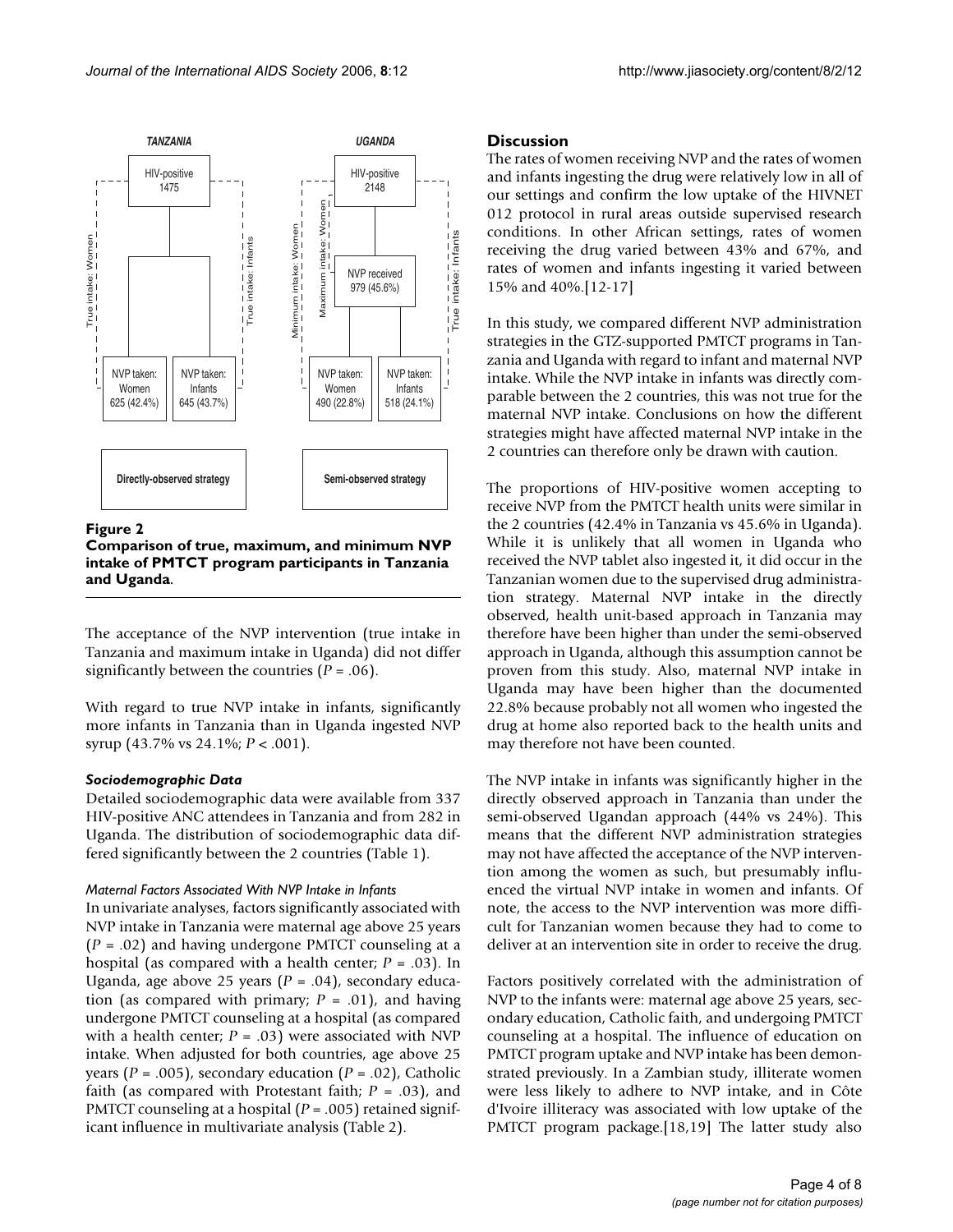| ັ<br>. .              |                    |                  |        |
|-----------------------|--------------------|------------------|--------|
| Variable              | Tanzania (n = 337) | Uganda (n = 282) | P      |
| Age                   |                    |                  | .024   |
| $\leq$ 25 years       | 180 (53.4%)        | 125 (44.3%)      |        |
| > 25 years            | 157 (46.6%)        | 157 (55.7%)      |        |
| Education             |                    |                  | < 0.01 |
| None                  | 30 (8.9%)          | 55 (19.5%)       |        |
| Primary               | 275 (81.6%)        | 159 (56.4%)      |        |
| Secondary             | 32 (9.5%)          | 68 (24.1%)       |        |
| Occupation            |                    |                  | < 0.01 |
| Housewife             | 169 (50.1%)        | 175 (62.1%)      |        |
| Farmer                | 111 (32.9%)        | 57 (20.2%)       |        |
| <b>Business woman</b> | 47 (13.9%)         | 28 (9.9%)        |        |
| Other                 | 10(3.1%)           | 22 (7.8%)        |        |
| Marital status        |                    |                  | < 0.01 |
| Married               | 326 (96.7%)        | 239 (84.4%)      |        |
| Single                | 11(3.3%)           | 43 (15.2%)       |        |
| Religion              |                    |                  | 100.   |
| Protestant            | 121 (35.9%)        | 90 (31.9%)       |        |
| Catholic              | 91 (27%)           | 145 (51.4%)      |        |
| Muslim                | 25 (7.4%)          | 12 (4.3%)        |        |
| Other                 | 100 (29.7%)        | 35 (12.4%)       |        |
| Number of deliveries  |                    |                  | .05    |
| Primipara             | 25 (7.4%)          | 34 (12.1%)       |        |
| Multipara             | 312 (92.6%)        | 248 (87.9%)      |        |
| PMTCT counseling      |                    |                  | 100.   |
| Hospital              | 121 (35.9%)        | 238 (84.4%)      |        |
| Health center         | 216 (64.1%)        | 44 (15.6%)       |        |

#### **Table 1: Sociodemographic Data of HIV-Positive Clients per Country**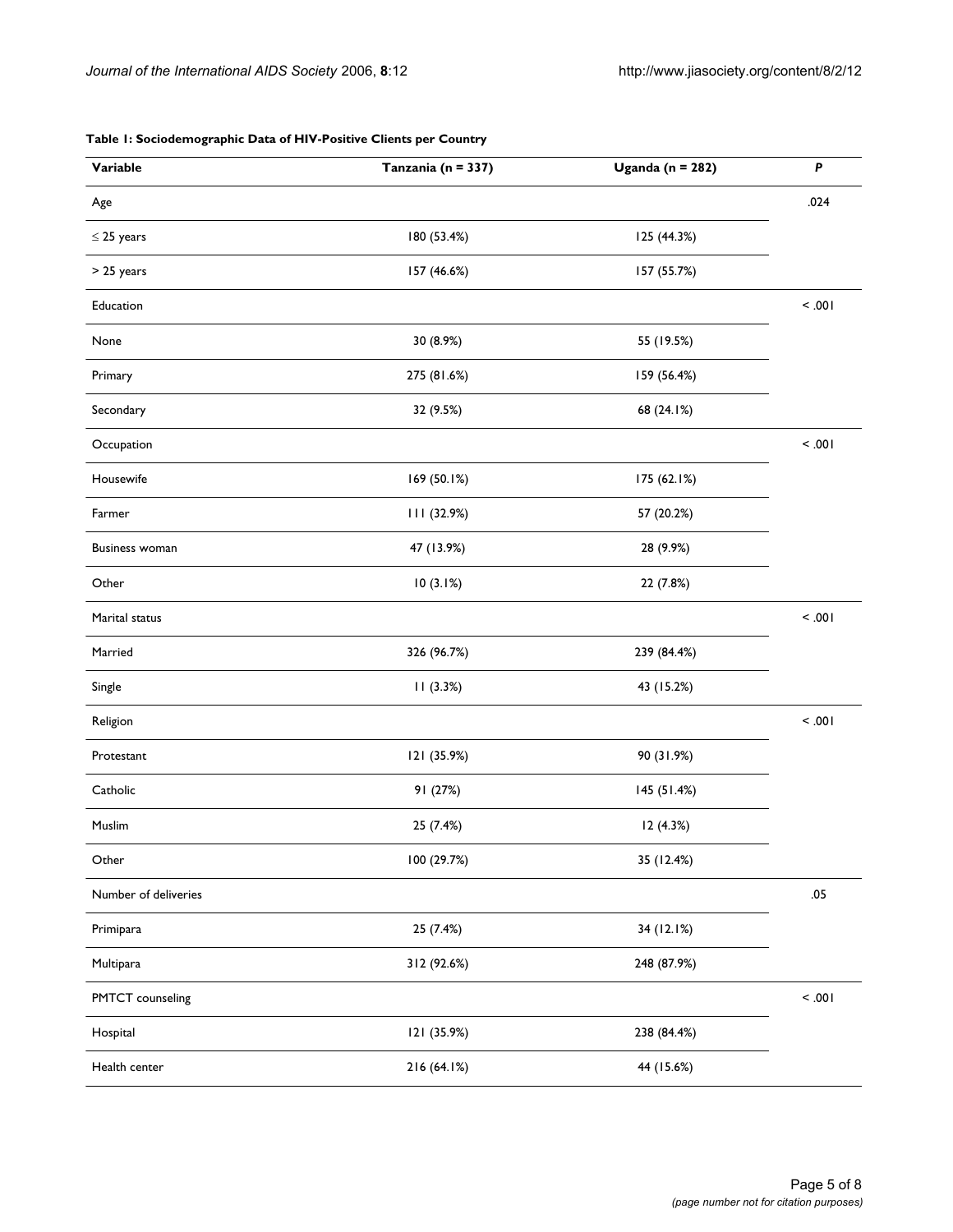|                       | Tanzania     |             |           |          | Uganda  |     |             |           | <b>Multivariate Analysis</b> |     |            |          |      |
|-----------------------|--------------|-------------|-----------|----------|---------|-----|-------------|-----------|------------------------------|-----|------------|----------|------|
| Variable              | n            | %NVP intake | <b>OR</b> | 95% CI   | Ρ       | n   | %NVP intake | <b>OR</b> | 95% CI                       | P   | <b>AOR</b> | 95% CI   | P    |
| Age                   |              |             |           |          |         |     |             |           |                              |     |            |          |      |
| $\leq$ 25 years       | 180          | 22.8        | 1.00      |          |         | 125 | 25.6        | 1.00      |                              |     | 1.00       |          |      |
| > 25 years            | 157          | 34.4        | 1.78      | 1.102.87 | .02     | 157 | 36.9        | 1.70      | 1.022.85                     | .04 | 1.68       | 1.172.42 | .005 |
| Education             |              |             |           |          |         |     |             |           |                              |     |            |          |      |
| Primary               | 257          | 26.5        | 1.00      |          |         | 159 | 27.0        | 1.00      |                              |     | 1.00       |          |      |
| None                  | 30           | 40.0        | 1.85      | 0.854.02 | .12     | 55  | 30.9        | 1.21      | 0.622.36                     | .58 | 1.28       | 0.742.20 | .38  |
| Secondary             | 32           | 31.3        | 1.26      | 0.572.78 | .57     | 68  | 44. I       | 2.13      | 1.123.85                     | ا0. | 1.83       | 1.123.00 | .02  |
| Occupation            |              |             |           |          |         |     |             |           |                              |     |            |          |      |
| Farmer                | 111          | 27.0        | 1.00      |          |         | 57  | 29.8        | 1.00      |                              |     |            |          |      |
| Housewife             | 169          | 29.0        | 1.10      | 0.651.88 | .72     | 175 | 30.3        | 1.02      | 0.532.00                     | .95 |            |          |      |
| <b>Business woman</b> | 47           | 29.8        | 1.15      | 0.542.43 | .72     | 28  | 42.9        | 1.77      | 0.704.51                     | .23 |            |          |      |
| Other                 | $\,$ l $\,$  | 20.0        | 0.68      | 1.143.36 | .63     | 22  | 36.4        | 1.35      | 0.483.80                     | .58 |            |          |      |
| Marital status        |              |             |           |          |         |     |             |           |                              |     |            |          |      |
| Single                | $\mathbf{H}$ | 9.1         | 1.00      |          |         | 43  | 34.9        | 1.00      |                              |     |            |          |      |
| Married               | 326          | 28.8        | 4.05      | 0.5132.1 | $.15 -$ | 239 | 31.4        | 0.85      | 0.431.70                     | .65 |            |          |      |
| Religion              |              |             |           |          |         |     |             |           |                              |     |            |          |      |
| Catholic              | 91           | 34.1        | 1.00      |          |         | 145 | 37.2        | 1.00      |                              |     | 1.60       | 1.052.43 | .03  |
| Protestant            | 2            | 27.3        | 0.90      | 0.541.49 | .67     | 90  | 25.6        | 0.58      | 0.321.03                     | .06 | 1.00       |          |      |
| Muslim                | 25           | 28.0        | 0.88      | 0.372.10 | .78     | 12  | 16.7        | 0.38      | 0.711.60                     | .15 | 0.82       | 0.351.90 | .64  |
| Other                 | 100          | 24.0        | 0.78      | 0.461.33 | .36     | 35  | 31.4        | 0.77      | 0.351.70                     | .52 | 0.85       | 0.491.47 | .56  |
| Number of deliveries  |              |             |           |          |         |     |             |           |                              |     |            |          |      |
| Multipara             | 312          | 27.6        | 1.00      |          |         | 248 | 31.5        | 1.00      |                              |     |            |          |      |
| Primipara             | 25           | 36.0        | 1.48      | 0.633.47 | .37     | 34  | 35.3        | 1.19      | 0.562.52                     | .65 |            |          |      |
| PMTCT counseling      |              |             |           |          |         |     |             |           |                              |     |            |          |      |
| Health center         | 216          | 24.1        | 1.00      |          |         | 44  | 18.2        | 1.00      |                              |     | 1.00       |          |      |
| Hospital              | 2            | 35.5        | 1.74      | 1.072.83 | .03     | 238 | 34.5        | 2.37      | 1.055.33                     | .03 | 1.86       | 1.202.89 | .005 |

#### **Table 2: Maternal Factors Associated With NVP Intake in Infants: Results of Univariate and Multivariate Analyses\***

\*Multivariate analysis adjusted for the countries (Tanzania and Uganda) OR = odds ratio; AOR = adjusted odds ratio; CI = confidence interval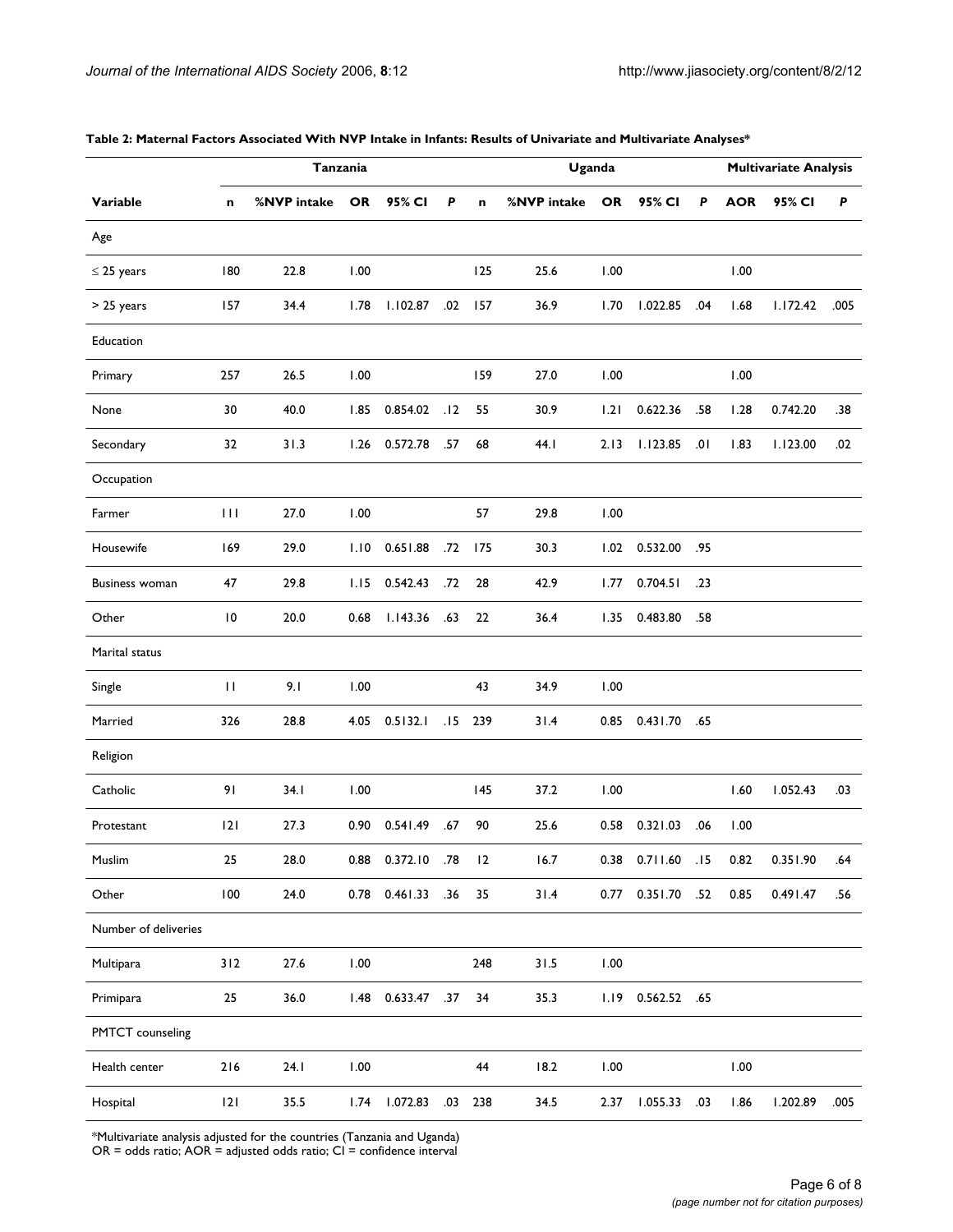showed that women older than 25 years were more likely to accept post-test counseling, while no association between older maternal age or higher levels of education and adherence to NVP intake was found in a Kenyan study.[20] Reasons why maternal PMTCT counseling at a hospital as compared with counseling at a health center was associated with a higher NVP intake in infants may be manifold. Knowledge and motivation of staff are usually higher in a hospital, the setting more professional, and the medical infrastructure more developed. This may have positively influenced the quality of PMTCT counseling and care, including drug administration. In addition, the home distance of the clients to the urban hospitals may have been shorter than to the rural health centers, making women more likely to deliver at the hospital or to bring their newborn for the NVP intervention. Sociocultural factors and fear of disclosure of the HIV status in the countryside may have prevented women from delivering at the intervention health units and from bringing their infants for NVP administration.

Taken together, the factors associated with the administration of NVP to the infants remained independently associated with NVP intake in infants in a multivariate analysis after having adjusted for the countries. We therefore conclude that the differences in the sociodemographic maternal background in Tanzanian and Ugandan women did not explain the higher NVP intake in Tanzanian as compared with Ugandan infants.

The higher intake may thus be attributable to the different NVP administration strategy themselves. The current study, however, was not a randomized trial, and further possible confounders may not have been considered. One such confounder may be the quality of counseling. Counseling was performed by different counselors in at least 4 different PMTCT sites per country. Within the framework of the program, counselors in the 2 countries were trained uniformly and the counseling approach was standardized. Although we cannot exclude an influence of the quality of counseling on NVP acceptance and intake, we consider it to be unlikely. Furthermore, the detailed sociodemographic data on which the multivariate analysis was based were available from a subset of HIV-positive women of the observation cohort only. However, because this sociodemographic data were consistently collected for a specific period from all women of the observation cohort without any selection, we assume that the subset was representative for the entire cohort.

With regard to possible disadvantages of the 2 different NVP administration strategies studied, it is interesting that the more restricted approach, the directly observed NVP administration in Tanzania, neither impeded women from participating in the PMTCT intervention nor negatively influenced the NVP intake. It should be noted, however, that the majority of Tanzanian women delivered at home and had no access to the NVP intervention. The benefit of the directly observed approach is therefore limited. The semi-observed NVP administration strategy in Uganda which should facilitate the NVP intake in women did not result in a high NVP intake in infants. Possibly, once they have ingested the NVP tablet at home, women may not feel the necessity to bring their newborns to the health unit after delivery for the additional infant NVP dose. Furthermore, travel to the health unit shortly after delivery may be cumbersome for the women. The need to explain to the husband or family why it is necessary to take a healthy newborn to a health unit may be another barrier, particularly because disclosure of the HIV status may include isolation, expulsion from the family, and violence against women.[21] Nevertheless, the extent to which the efficacy of the NVP single dose is reduced when only the mother took the drug vs both mother and child receiving NVP is not known.

## **Conclusion**

In our settings, the infant NVP intake in the directly observed Tanzanian approach was higher than in the semi-observed Ugandan approach. Furthermore, the Tanzanian strategy was possibly more beneficial regarding maternal NVP intake than the Ugandan strategy. In both countries, counseling activities, particularly for younger women and those with lower educational levels, need to be intensified in order to increase coverage of the PMTCT programs. Additional approaches to improve program uptake, such as "opt out" and intrapartum counseling and testing, are to be adopted.[12,22-24] Furthermore, complementary measures are necessary to better address women who prefer to deliver at home, such as NVP home administration by community volunteers or traditional birth attendants.[25]

## **Authors and Disclosures**

Heiko Karcher, MD, has disclosed no relevant financial relationships.

Andrea Kunz, MD, MPH, has disclosed no relevant financial relationships.

Gabriele Poggensee, PhD, has disclosed no relevant financial relationships.

Paulina Mbezi, MD, has disclosed no relevant financial relationships.

Kizito Mugenyi, MD, has disclosed no relevant financial relationships.